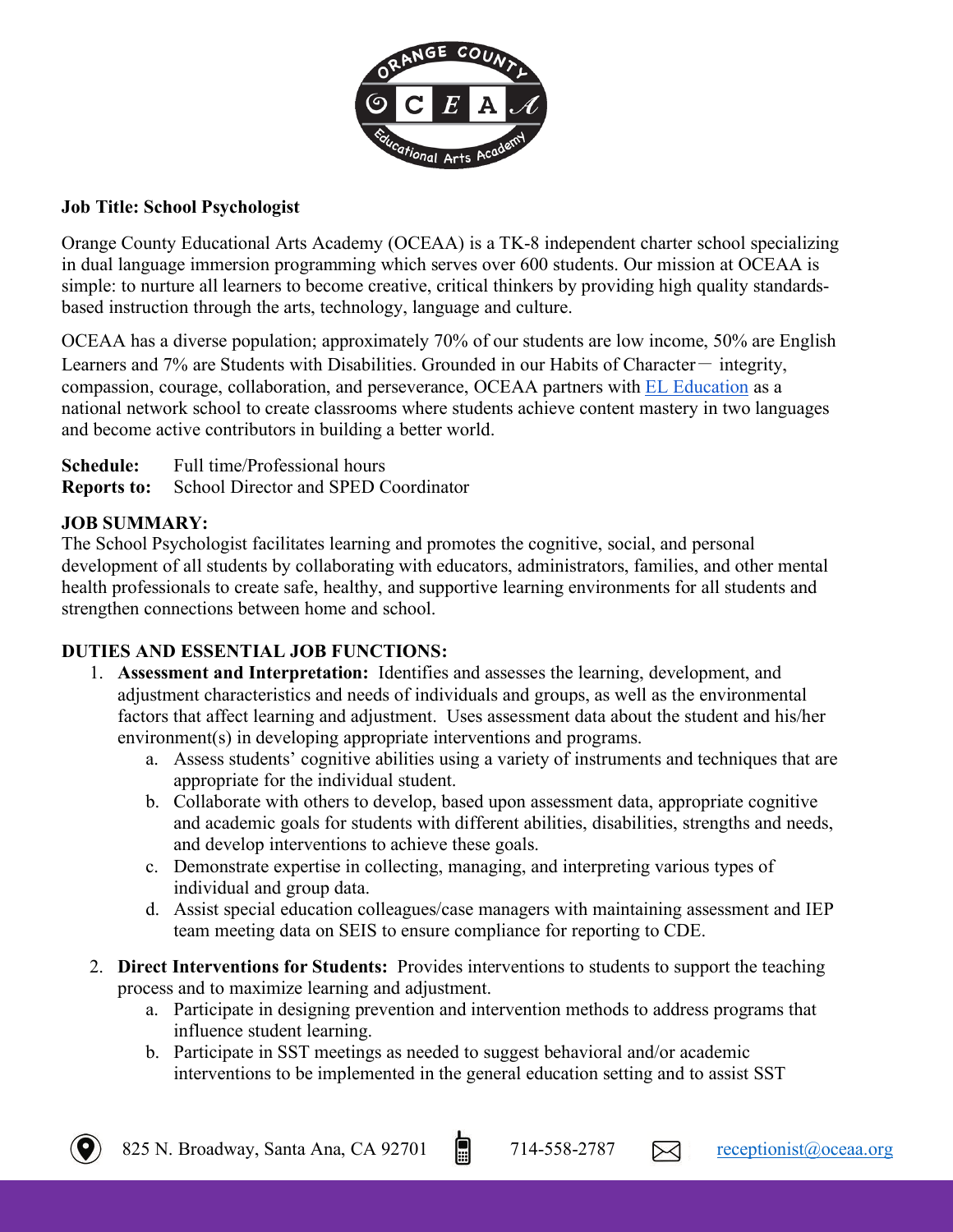

members with the referral process to consider eligibility for special education supports and services.

- c. Participate in planning and implementing prevention programs to address the social and affective needs of students (e.g., programs to address bullying, school violence, and school safety).
- d. Have knowledge of universal screening, as well as early reading and math literacy.
- e. Recognize issues of diversity. Demonstrate sensitivity and skills needed to work with families, students, and staff from diverse cultures and backgrounds.
- f. Maintain service logs for students served with counseling and guidance or other ERMHS support.
- g. Provision of crisis and grief counseling as needed.
- 3. **Consultation and Training:** Provides consultation and training to parents, teachers, other school personnel, and community agencies to enhance the learning and adjustment of students.
	- a. Demonstrate strong interpersonal skills and the ability to work, communicate, and collaborate effectively with teachers, other school staff, and families as part of a team within the school setting.
	- b. Ensure that students and families know about community services and programs and assist them in accessing these, as appropriate.
- 4. **Program Development:** Assists in the planning, development, and evaluation of programs to meet identified learning and adjustment needs.
	- a. Evaluate and synthesize a cumulative body of research findings as a foundation for effective service delivery.
	- b. Collect, analyze, and interpret program evaluation data in applied settings.
	- c. Evaluate the effectiveness of school-based intervention plans.
- 5. **Professional Practice and Development:** Applies ethics and standards of professional practice in the delivery of school psychological services and observes relevant laws and policies that govern practice. Participates in professional organizations and continually seeks to improve professional knowledge and skill.
	- a. Practice in ways that meet all appropriate ethical, professional, and legal standards.
	- b. Understand and apply federal, state, and local policies and regulations in the delivery of school psychological services.
	- c. Maintain confidentiality of student records and information.
	- d. Use technology in ways that are consistent with ethical and responsible professional practice.
- 6. **Communication and Relationship Skills:** Communicates effectively with students, parents and school staff.
	- a. Consult and confer with teachers, staff and families about strategies to facilitate the social and affective adjustment of students.